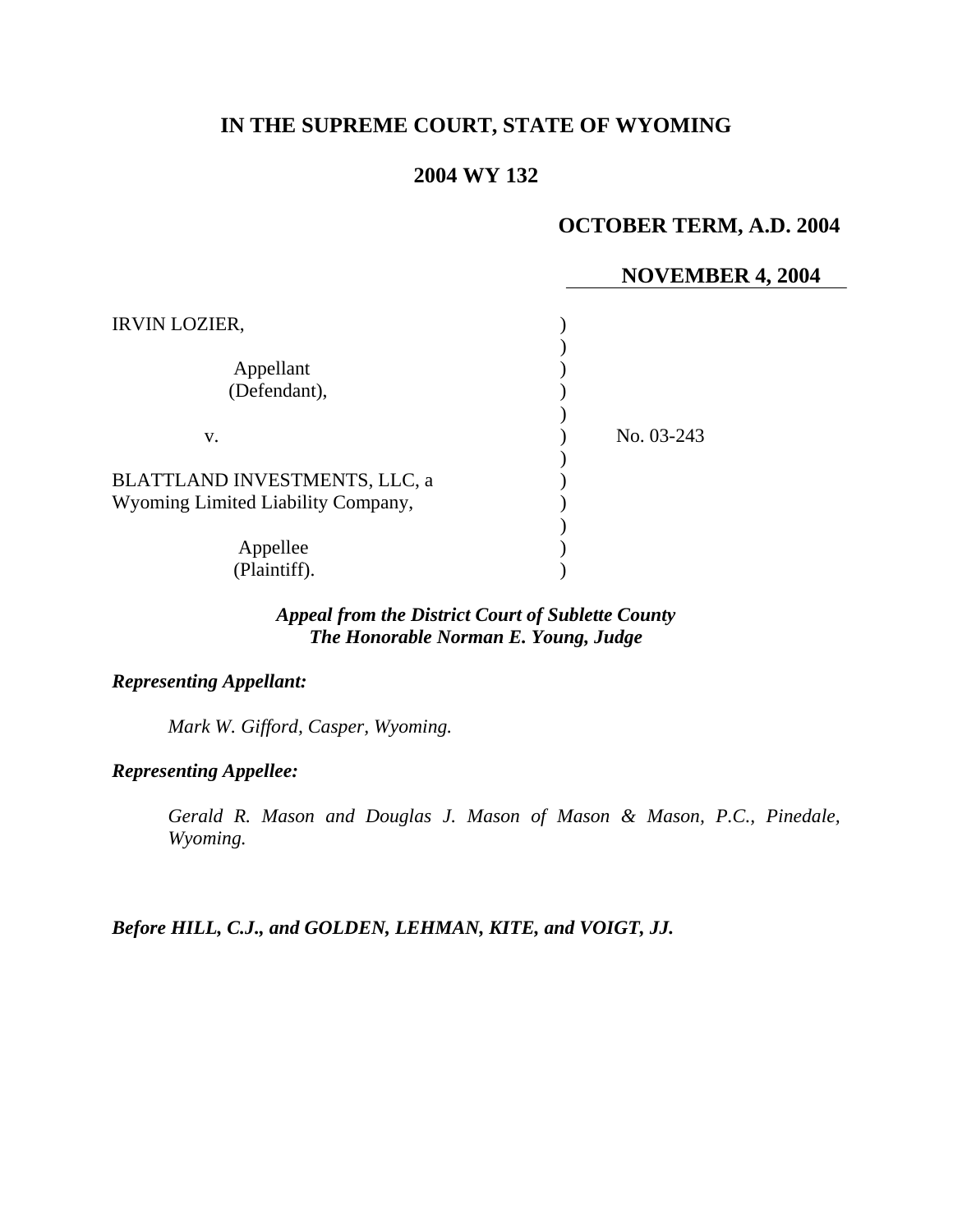## **VOIGT, Justice.**

[¶1] This is an appeal from a summary judgment granted in an easement contest. At issue is a road across the appellee's lands that the appellant uses to access his ranch. The district court determined that the easement benefited only part of the appellant's ranch and that the right to use and the right to assign the easement were limited. We reverse.

### *ISSUES*

1. Did the district court err in granting summary judgment to the appellee and in holding that the only lands benefited by the easement are the appellant's Section 8 lands?

2. Did the district court err in granting summary judgment to the appellee and in holding that only the appellant, his family members, employees, agents, guests, visitors, invitees and licensees, but not unrelated third parties, are entitled to the use and benefit of the easement?

3. Did the district court err in granting the appellee's motion to strike and in denying the appellant's motion to amend concerning the implied easement contention?

4. Alternatively, does equity require recognition of an implied easement?

# *NATURE OF THE CASE*

[¶2] The appellant's family has owned the Box R Ranch in Sublette County since the 1890s. The ranch has been operated as a cattle business and guest ranch since 1898. Historically, the ranch abutted Sublette County Road 120, which provided the sole means of access to the ranch. A road traversed the ranch from the county road to the ranch home and headquarters.

[¶3] In 1965, the appellant's family sold to John Welborn the portion of the ranch abutting the county road. The appellant's family retained land in Sections 5 and 8, Township 35 North, Range 109 West, 6th P.M., and Sections 31 and 32, Township 36 North, Range 109 West, 6th P.M. After the conveyance, the appellant's family and ranch guests continued to use the part of the ranch road that crossed the parcel sold to Welborn. The road exits Welborn's property and enters the ranch at Section 8, in which section lie the appellant's ranch home and headquarters.

[¶4] In 1988, an Easement for Access Purposes from Welborn to the appellant was recorded. The pertinent portions of that easement read as follows:

> JOHN B. WELBORN, grantor, residing in Sublette County, Wyoming, for good and sufficient considerations HEREBY GIVES AND GRANTS to IRVIN L. LOZIER, grantee, residing in Sublette County, Wyoming, and to his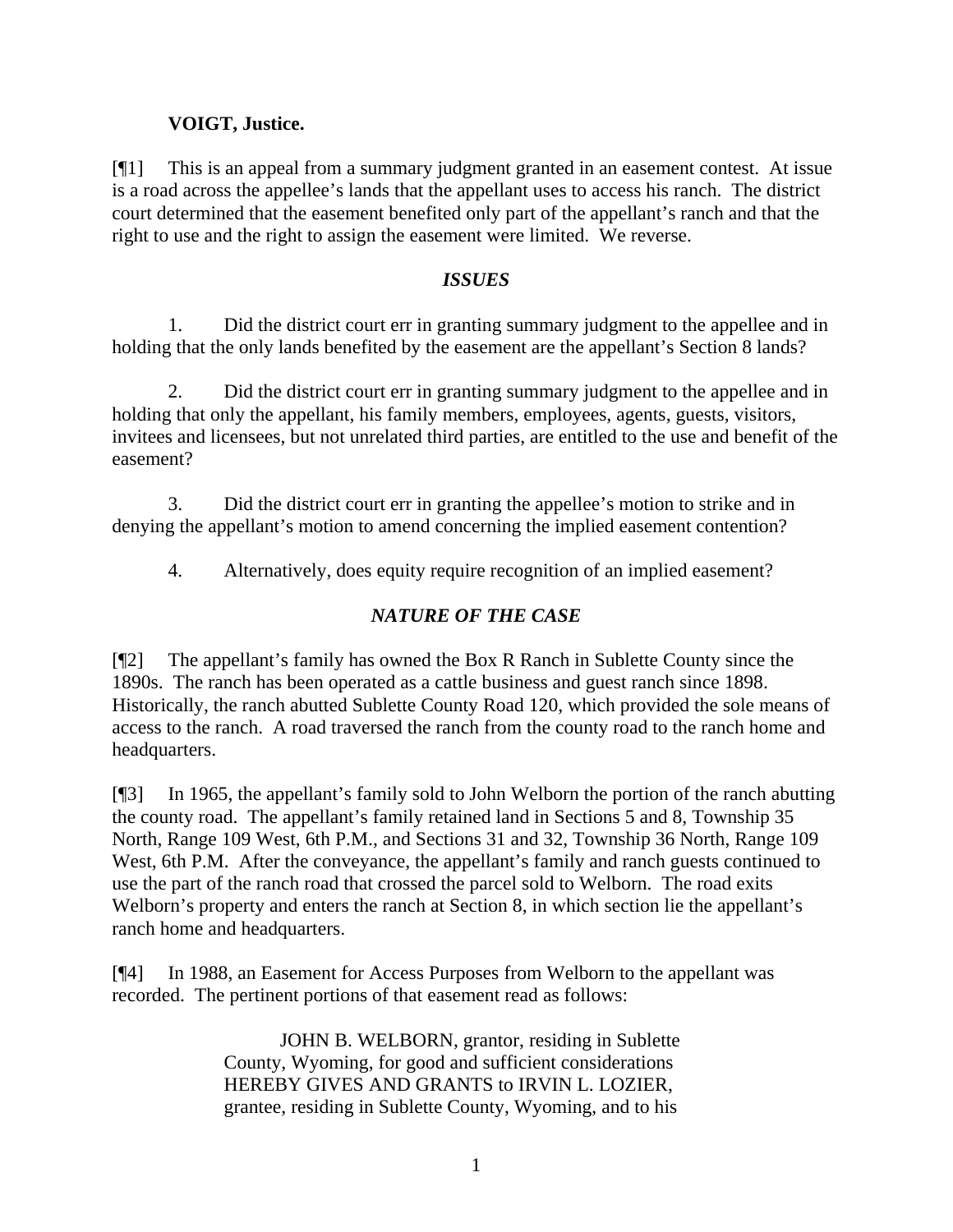administrators, executors, personal representatives, heirs and assigns, the full and free right and liberty, option, privilege and authority for him and his family members, employees, agents, guests, visitors, invitees and licensees, in common with others having the same or similar right, perpetually for all times hereafter to freely pass and re-pass on foot, or with animals, vehicles, loads or otherwise, upon, over, along and across the established, private ranch road of the grantor situated in Sublette County, Wyoming, which said road is located . . .

. . .

TO HAVE AND TO HOLD forever for the use and benefit of said grantee, his family members, employees, agents, guests, visitors, invitees and licensees, in common as aforesaid, as a means of ingress and egress to and from Section 8, Township 35 North, Range 109 West of the 6th P.M., Sublette County, Wyoming;

The grantor hereby expressly consents and agrees that grantee, his administrators, executors, personal representatives, heirs, and assigns may, at their own costs and expense, maintain, repair and otherwise keep said road in a passable condition[.]

[¶5] The appellant's family members and ranch guests continued to use the ranch road for several years after the easement was recorded. In 1999, the appellee purchased the Welborn property. The following year, when the appellant made known his plans to subdivide the Box R Ranch, the appellee responded by filing this action. The appellee's first complaint sought a declaratory judgment under Wyo. Stat. Ann. § 1-37-103 (LexisNexis 2003).<sup>1</sup> Specifically, the appellee asked the district court to declare:

1. That access over the easement across the appellee's property is limited to the appellant, his family members, employees, agents, guests, visitors, invitees and licensees and cannot be used for access by unrelated third parties, nor can the appellant transfer any rights to a third party for that purpose.

 $<sup>1</sup>$  Wyo. Stat. Ann. § 1-37-103 states:</sup>

Any person interested under a deed, will, written contract or other writings constituting a contract, or whose rights, status or other legal relations are affected by the Wyoming constitution or by a statute, municipal ordinance, contract or franchise, may have any question of construction or validity arising under the instrument determined and obtain a declaration of rights, status or other legal relations.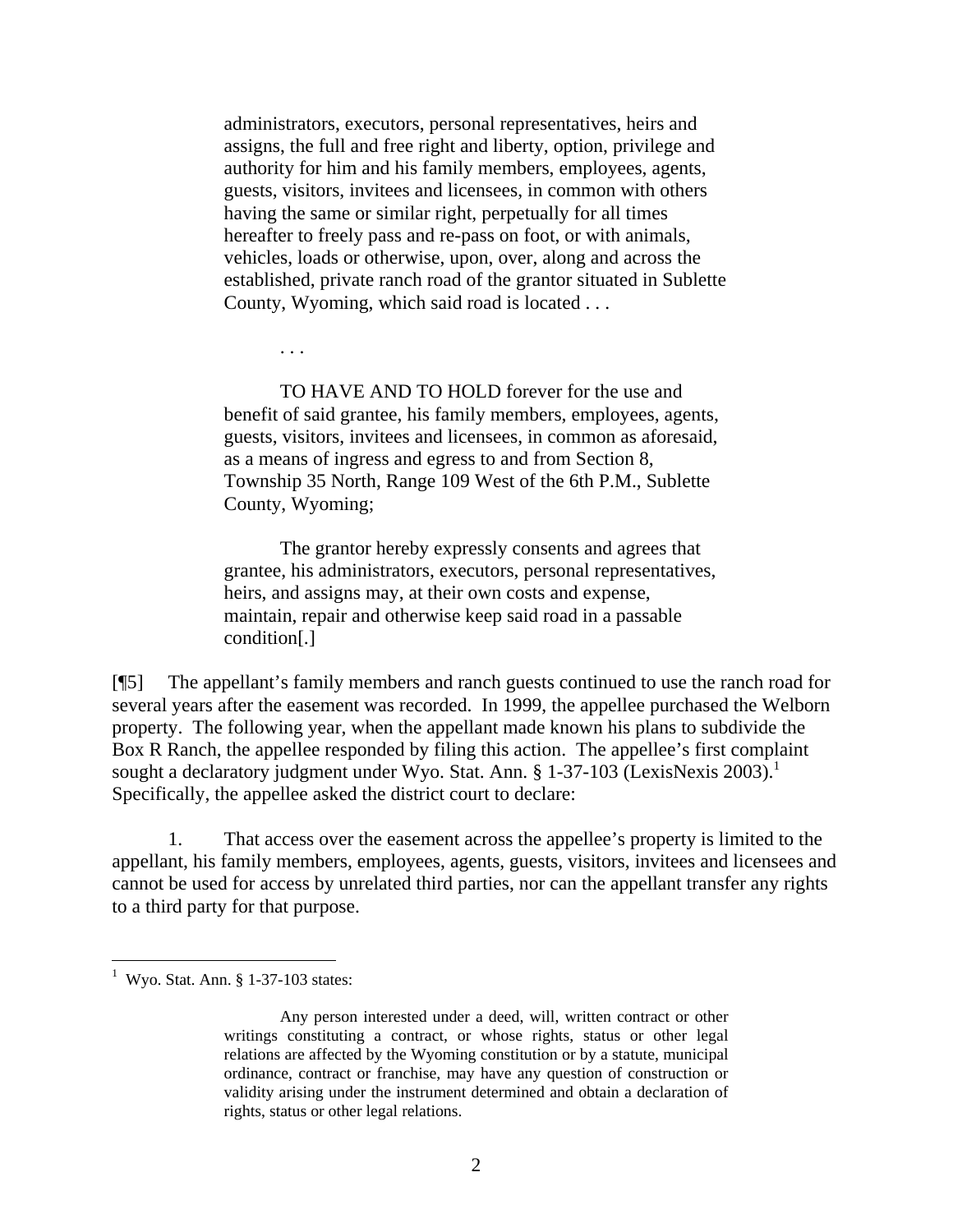2. That access over the easement across the appellee's property is limited to access to the lands of the appellant located in Section 8 only and cannot be used by the appellant or anyone claiming through him to access any other lands.

3. That access over the easement across appellee's property is limited to access the appellant's lands for purposes of operation of the appellant's ranch and cannot be used by multiple residential property owners.

[¶6] An amended complaint added allegations of trespass and negligence, and sought an injunction. The appellant's motion for summary judgment, filed before the complaint was amended, was heard after the amendment. The motion was denied on the ground that genuine issues of material fact existed that precluded summary adjudication. Subsequently, the parties settled the issues that had been added by the amended complaint, none of which concerned the easement.

[¶7] After a newly appointed district judge took over the case, both parties filed motions for summary judgment. In the memorandum filed in support of his motion, the appellant raised for the first time the alternative theory of implied easement. Prior to the motion hearing, the district court granted the appellee's motion to strike the implied easement theory because it had not previously been pled or otherwise raised. The summary judgment motions were heard on November 7, 2003, and the resultant order granting judgment to the appellee was filed on December 1, 2003. The pertinent findings and conclusions from the order are as follows:

1. The appellee's summary judgment motion did not address his third listed issue, and upon the appellee's motion, that issue is dismissed. $<sup>2</sup>$ </sup>

2. The district court concurs with both parties' positions that the easement language is unambiguous.

3. From the plain language of the easement, the parties did not intend the easement to be an unfettered, unlimited access, but intended specifically to limit the persons entitled to the use and benefit of the easement and the lands that were to be benefited by the easement.

4. The use and benefit of the easement is limited to the appellant and his family members, employees, agents, guests, visitors, invitees and licensees, and not unrelated third parties.

5. The benefited lands are those lying in Section 8, and not any other lands belonging to the appellant.

<sup>&</sup>lt;sup>2</sup> The effect of the absence of a ruling on this issue has not been raised before this Court.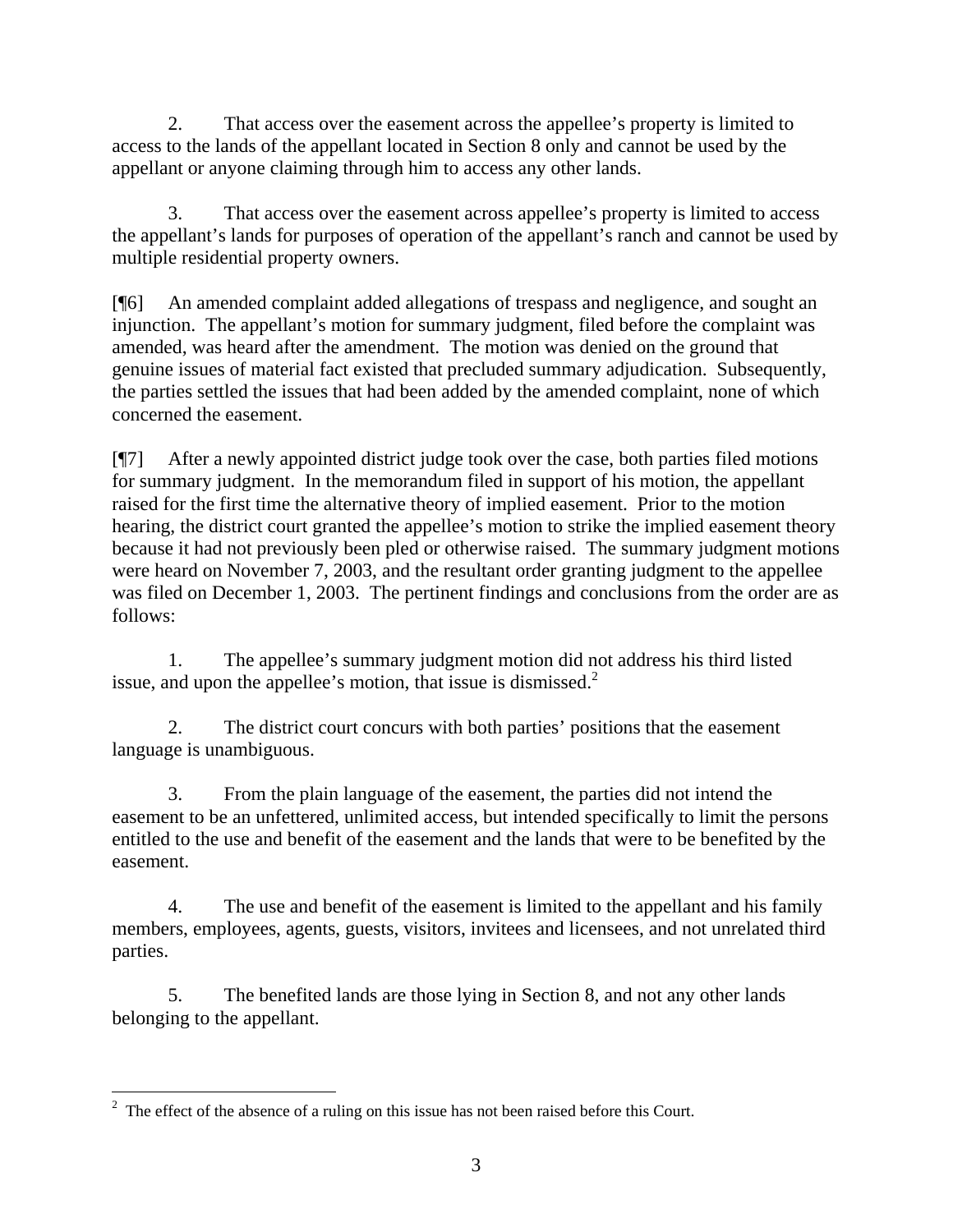6. The appellant's motion to amend his answer to include a counterclaim for implied easement is untimely and prejudicial to the appellee and is denied.

#### **STANDARD OF REVIEW**

[¶8] Summary judgments are governed by W.R.C.P. 56. Our standard of review of such judgments is well known:

> Summary judgment is appropriate when no genuine issue as to any material fact exists and the prevailing party is entitled to have a judgment as a matter of law. *Eklund v. PRI Environmental, Inc.,* 2001 WY 55, ¶ 10, 25 P.3d 511, ¶ 10 (Wyo.2001); *see also* W.R.C.P. 56(c). A genuine issue of material fact exists when a disputed fact, if it were proven, would have the effect of establishing or refuting an essential element of the cause of action or defense that has been asserted by the parties. *Williams Gas Processing—Wamsutter Co. v. Union Pacific Resources Co.,* 2001 WY 57, ¶ 11, 25 P.3d 1064, ¶ 11 (Wyo.2001). We examine the record from the vantage point most favorable to the party who opposed the motion, and we give that party the benefit of all favorable inferences that may fairly be drawn from the record. *Id.* We evaluate the propriety of a summary judgment by employing the same standards and by using the same materials as were employed and used by the lower court. *Scherer Constr., LLC v. Hedquist Constr., Inc.,* 2001 WY 23, ¶ 15, 18 P.3d 645, ¶ 15 (Wyo.2001). We do not accord any deference to the district court's decisions on issues of law. *Id.*

*Trabing v. Kinko's, Inc.,* 2002 WY 171, ¶ 8, 57 P.3d 1248, 1252 (Wyo. 2002).

[¶9] Both the district court and this Court apply the following law when construing an easement:

> "When construing an easement, we seek to determine the intent of the parties to the easement . . . and begin by attempting to glean the meaning of the easement from its language." *R.C.R., Inc. v. Rainbow Canyon, Inc.,* 978 P.2d 581, 586 (Wyo.1999); *see also Restatement (Third) Property* (Servitudes) § 4.1 (2000). If the language of the easement is clear and unambiguous, we interpret the easement as a matter of law, without resorting to the use of extrinsic evidence to determine the parties' intent. *R.C.R.*, 978 P.2d at 586. If, however, the language is ambiguous, then the court looks to extrinsic evidence to ascertain the parties' intent. *Hasvold* [*v. Park County School*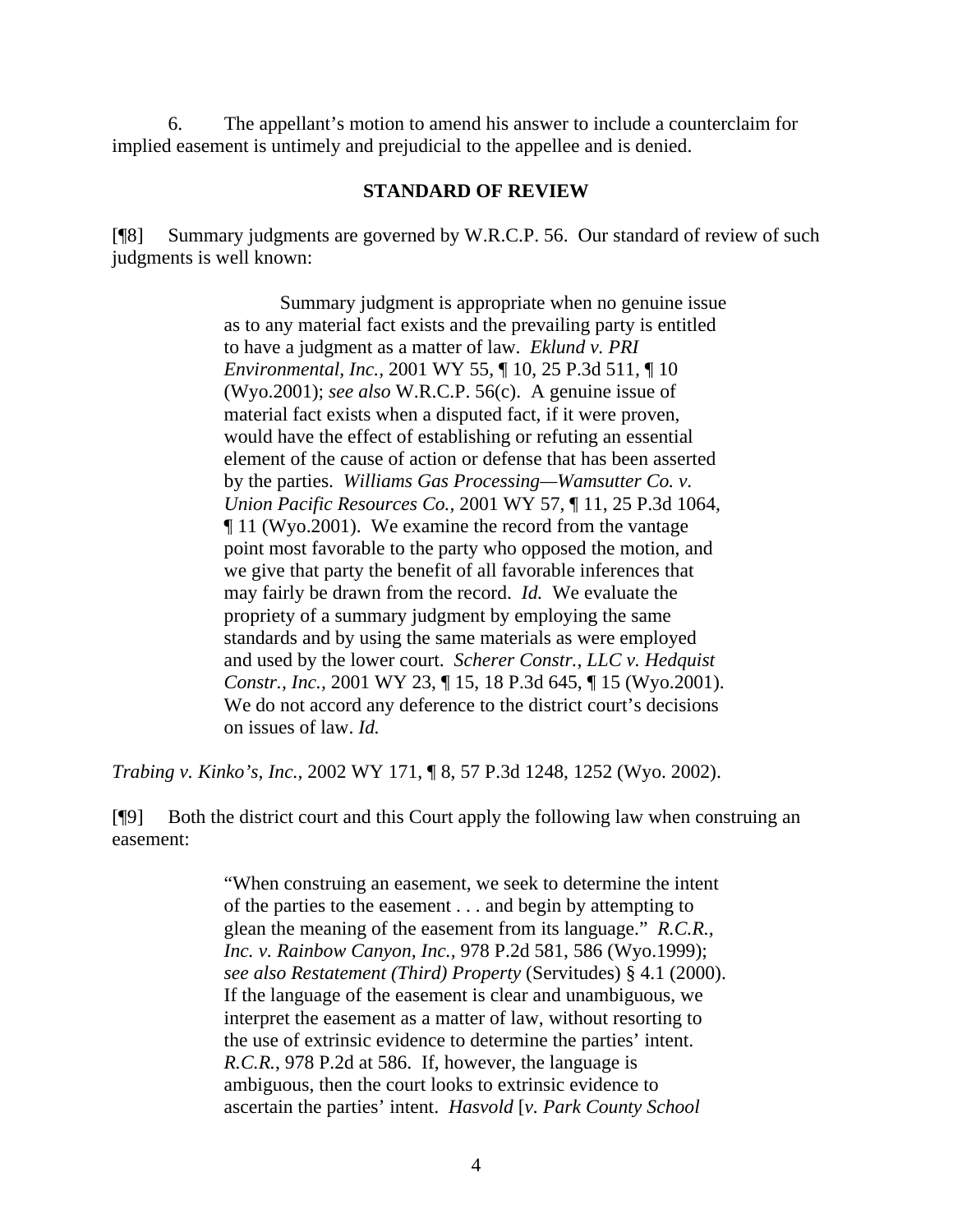*District No. 6,* 2002 WY 65, ¶ 13, 45 P.3d 635, 638 (Wyo.2002)]; *R.C.R., Inc.* 978 P.2d at 586; *Edgcomb v. Lower Valley Power & Light, Inc.,* 922 P.2d 850, 855 (Wyo.1996). . . . To determine the intent of the parties, the context in which the easement was drafted must be considered.

> "The language of a contract is to be construed within the context in which it was written. In so doing, the court may look to the surrounding circumstances, the subject matter and the purpose of the contract. The purpose of examining the context within which the contract was drawn, however, is limited to ascertaining the intent of the parties at the time the agreement was made. The context cannot be invoked to contradict the clear meaning of the language used, and those extraneous circumstances do not justify a court in proceeding to insert therein a provision other than or different from that which the language used clearly indicates, and thereby, in effect, make a contract for the parties."

*Snow v. Duxstad,* 23 Wyo. 82, 147 P. 174 (1915).

*Pokorny v. Salas,* 2003 WY 159, ¶ 23, 81 P.3d 171, 177-78 (Wyo. 2003). The principles of contract construction apply to construction of an easement. *Lamb v. Wyoming Game and Fish Com'n,* 985 P.2d 433, 437 (Wyo. 1999); *Salt River Enterprises, Inc. v. Heiner,* 663 P.2d 518, 521 (Wyo. 1983). One of those principles is that words are given the plain meaning and effect that reasonable persons would have given them at the time and place of their use. *Wadi Petroleum, Inc. v. Ultra Resources, Inc.,* 2003 WY 41, ¶ 10, 65 P.3d 703, 708 (Wyo. 2003) (*quoting Amoco Production Co. v. EM Nominee Partnership Co.*, 2 P.3d 534, 539-40 (Wyo. 2000)); *Klutznick v. Thulin,* 814 P.2d 1267, 1270 (Wyo. 1991).

#### **DISCUSSION**

[¶10] We begin our discussion by stating that we agree with the parties and the district court both that there are no genuine issues of material fact in this case and that the easement at issue is unambiguous. We do not, however, agree with the conclusion of the district court as to the easement's limited intent. The language of the instrument and the context within which it was drafted do not indicate that it was the parties' intention to limit the historically unrestricted use of the easement.

[¶11] For twenty-five years after Welborn bought the part of the ranch adjacent to the county road, the appellant's family continued to use the access road crossing Welborn's parcel. Shortly before his death, Welborn suggested that an easement should be recorded. The resulting unambiguous easement has all the "badges" of an appurtenant access easement: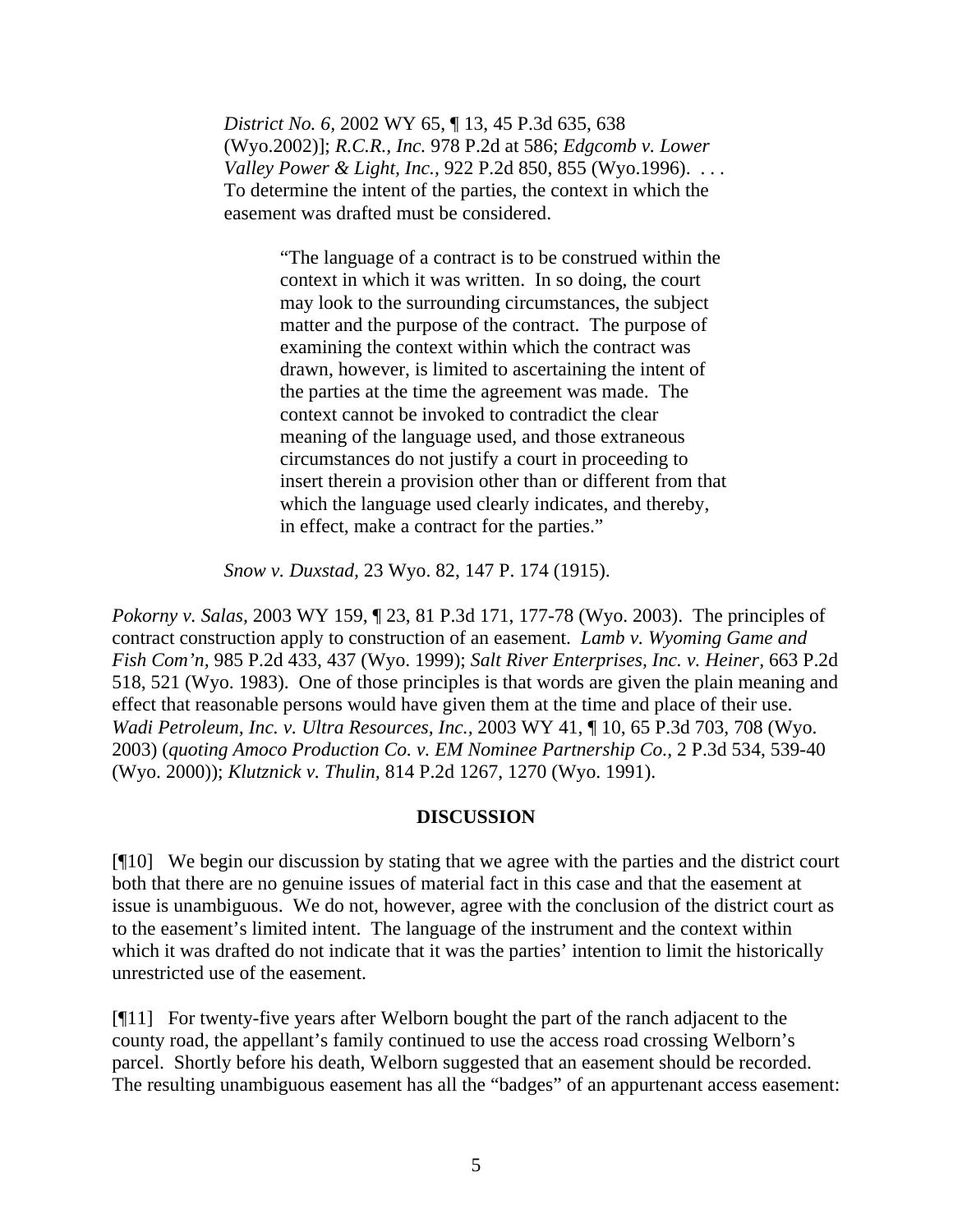The present case has all of the earmarks of an easement appurtenant. To identify easements appurtenant, this Court established certain "badges" of an appurtenance which include: (1) the easement was created to benefit a specific tract of land; (2) the grant was for a perpetual right-of-way for ingress and egress; (3) the grantee has the right to inspect and maintain the easement; (4) the right is not limited to the possessor personally; (5) the grant expressly extends the right to the grantees, their heirs, executors, administrators, successors, assigns and legal representatives; and (6) the easement document does not contain any limitations on the transferability of the easement to future transfers of both the dominant and servient estates. *Hasvold,* ¶ 21.

*Pokorny*, 2003 WY 159, 125, 81 P.3d at 178. In particular, we have noted many times that use of words such as "heirs, successors and assigns" indicates the desire to create a perpetual appurtenant access easement. *Id.*, 2003 WY 159, ¶ 24, 81 P.3d at 178; *Hutchings v. Krachun,* 2002 WY 98, ¶ 14, 49 P.3d 176, 181 (Wyo. 2002), *abrogated on other grounds by White v. Allen*, 2003 WY 39, 65 P.3d 395 (Wyo. 2003); *Baker v. Pike,* 2002 WY 34, ¶ 13, 41 P.3d 537, 542 (Wyo. 2002); *R.C.R., Inc. v. Rainbow Canyon, Inc.,* 978 P.2d 581, 586 (Wyo. 1999).

[¶12] The appellee presents two arguments in support of its contention that the easement creates much more limited rights. First, the appellee notes that the grant to the grantee "and to his administrators, executors, personal representatives, heirs and assigns" is followed by language "limiting" exercise of the easement rights to "him and his family members, employees, agents, guests, visitors, invitees and licensees . . .." Second, the appellee points out that the right of ingress and egress is "limited" "to and from Section 8." The combined effect of these provisions, according to the appellee, is that the easement's road may only be used by the specifically listed persons, and only to reach Section 8. The appellee's hope, of course, is to prevent anyone purchasing a subdivided lot from the appellant from using the road as access.

[¶13] We do not accept the appellee's interpretation of the instrument because it contradicts the clear language of the granting clause, it is contra-indicated by the context in which the easement was granted, and it is unreasonable. Historically—both before and after the easement was granted—the appellant and his family operated a cattle business and a guest ranch on their property. In furtherance of those purposes, they used the access road across Welborn's property, and the record reveals no restrictions upon that use, either in terms of persons or purposes. And there is simply nothing within the easement's language to suggest that such restrictions were intended. To the contrary, the language of the easement is very broad in its granting clause, with use of the words "administrators, executors, personal representatives, heirs and assigns" clearly indicating an unlimited perpetual grant, rather than a personal license or other limited right. Furthermore, the record contains no contextual evidence that the easement was drafted to limit future access. To read the language "him and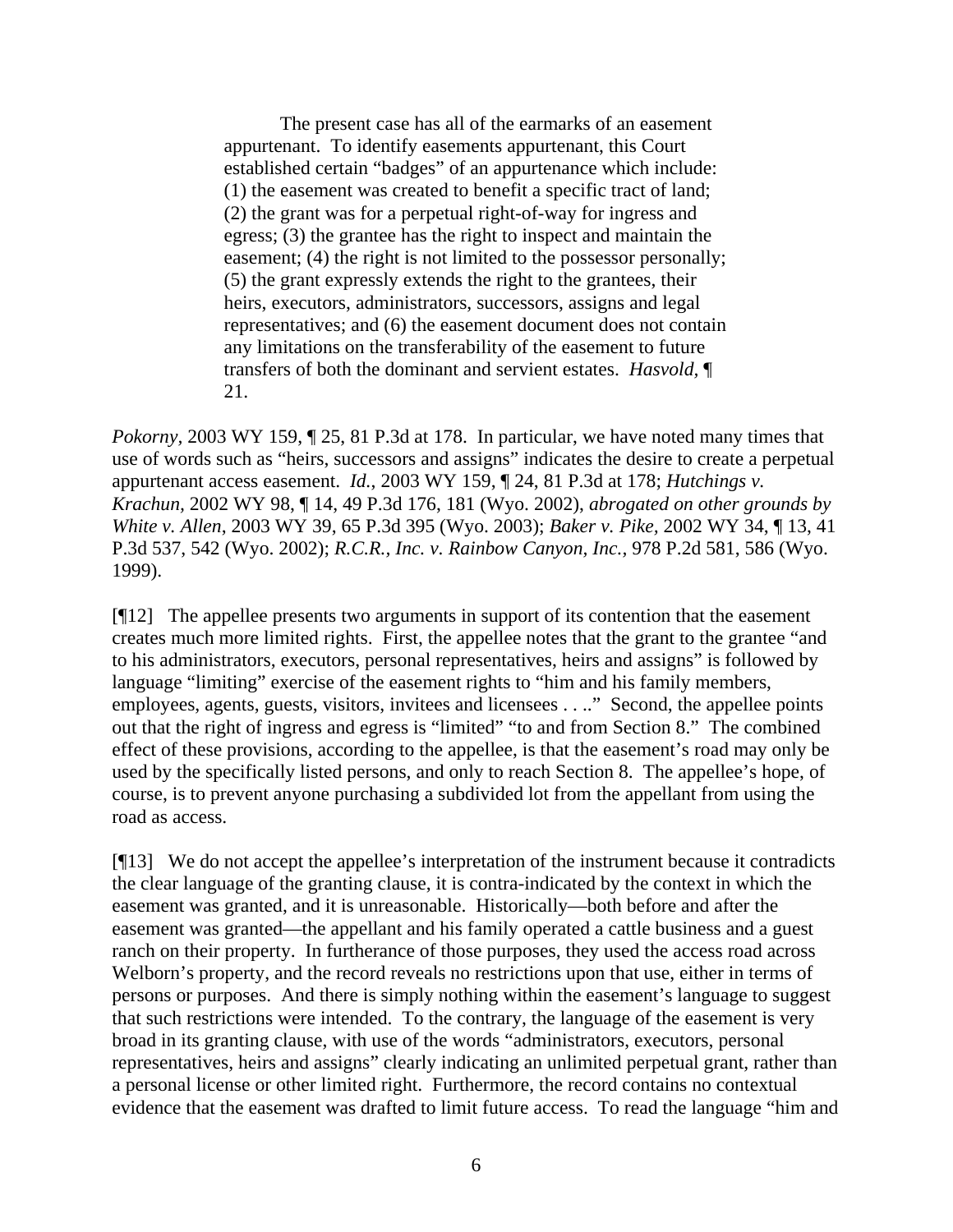his family members, employees, agents, guests, visitors, invitees and licensees" more narrowly simply reads out of the instrument the "heirs and assigns" language. In fact, that additional language expands, rather than limits, the scope of the easement most likely in recognition of the historic use of the ranch which involved guests, suppliers and contractors.

[¶14] The appellant's ranch is made up of lands lying within four separate sections, with the main ranch home and headquarters located in Section 8. The appellee contends that, if this is an appurtenant easement, the dominant estate is limited to Section 8, and the grantees may not use the easement road to access the other sections of the ranch. We reject this contention because it is simply unreasonable under the circumstances of this case. The only reasonable purpose for the mention of Section 8 in the easement document is the fact that the easement road exits the Welborn property and enters the appellant's ranch in Section 8. It is inconceivable, especially given the total lack of any contextual evidence to that effect, that Welborn intended to allow the appellant to enter his ranch across Welborn's property, but only if the appellant remained within Section 8 once he got on his own property. Stated conversely, we have been shown no reason, and we can imagine none, why Welborn would have intended to prevent the appellant from using his ranch lands in the other three sections.

[¶15] Easements are presumed to be appurtenant, rather than in gross, and we have recognized a strong preference to construe easements as being the former, rather than the latter. *Pokorny,* 2003 WY 159, ¶ 23, 81 P.3d at 177. Furthermore, the dominant tenement need not be described within the instrument, so long as it exists and can be identified. *Id.,*  2003 WY 159, ¶¶ 27-28, 81 P.3d at 179. That is certainly the case here, where the sole purpose of the easement was to provide access to the appellant's ranch.